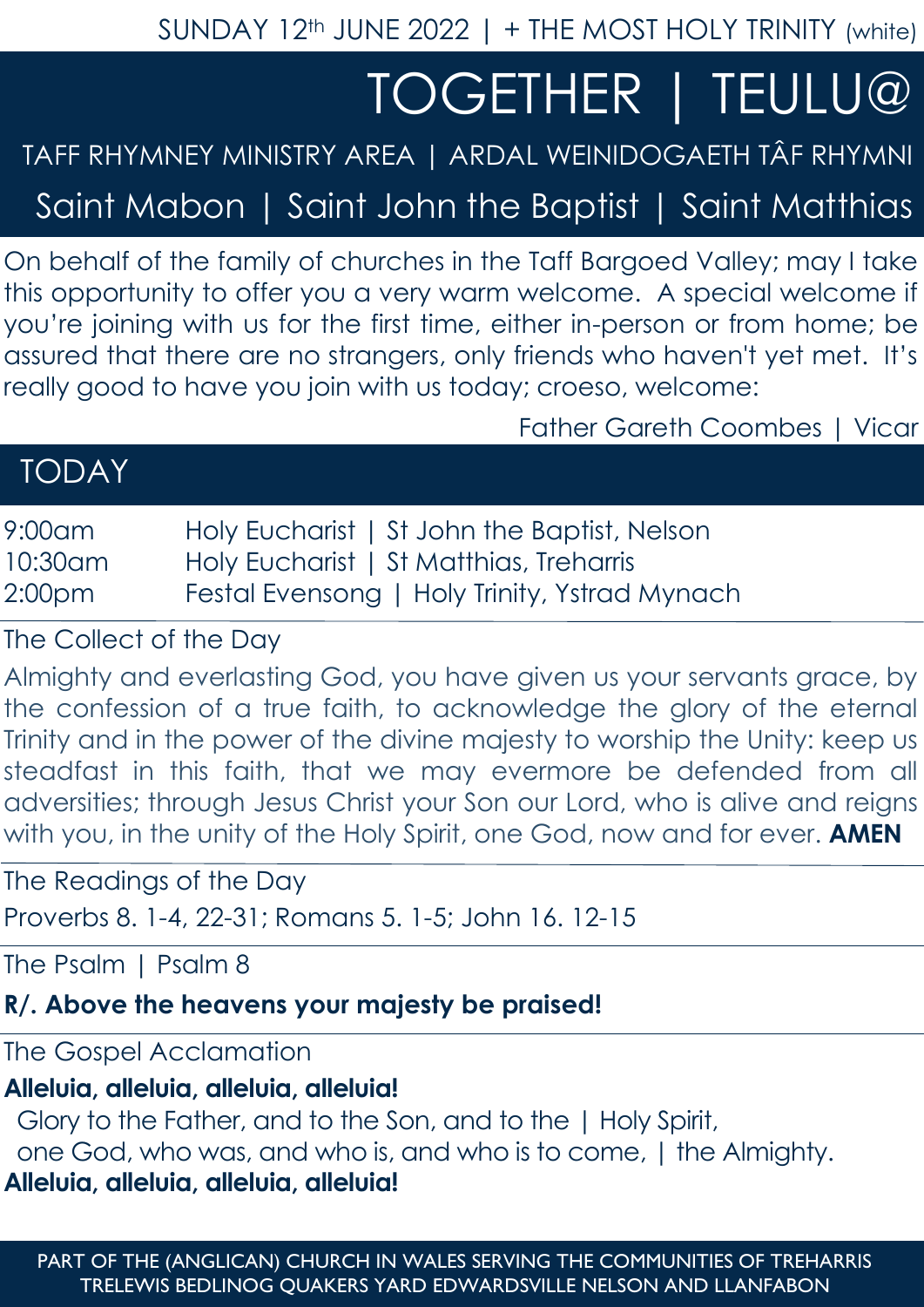Monday | Feria 13<sup>th</sup> June 2022

| 14th June 2022                      | Tuesday   S Basil the Great; Bishop & Doctor of the Faith                               |       |
|-------------------------------------|-----------------------------------------------------------------------------------------|-------|
| Wednesday   Feria<br>15th June 2022 |                                                                                         | Green |
| 11:00am                             | The Holy Eucharist at St Matthias                                                       |       |
| 16th June 2022                      | Thursday   + The Most Holy Body and Blood of Christ                                     | White |
| 12:00pm<br>6:30 <sub>pm</sub>       | The Funeral of Christopher Bray +RIP at St Mabon's<br>The Holy Eucharist at St Mabon's  |       |
| Friday   Feria<br>17th June 2022    |                                                                                         | Green |
| 10:30am<br>1:30 <sub>pm</sub>       | The Holy Eucharist at St John's<br>The Funeral of Henry Williams +RIP at Sirhowy Valley |       |
| Saturday   Feria<br>18th June 2022  |                                                                                         |       |
| 11:45 am                            | The Funeral of Paul Lang +RIP at Thornhill                                              |       |

A collection plate will be passed around at each service; however you may like to make your gift by using your mobile phone and sending a text:

TEXT 2 GIVE: Text TTBL followed by a space, followed by the amount of your gift in numbers to 70085 to support the life of the Church.

CHEQUES: payable to The Parish of Treharris Trelewis Bedlinog & Llanfabon.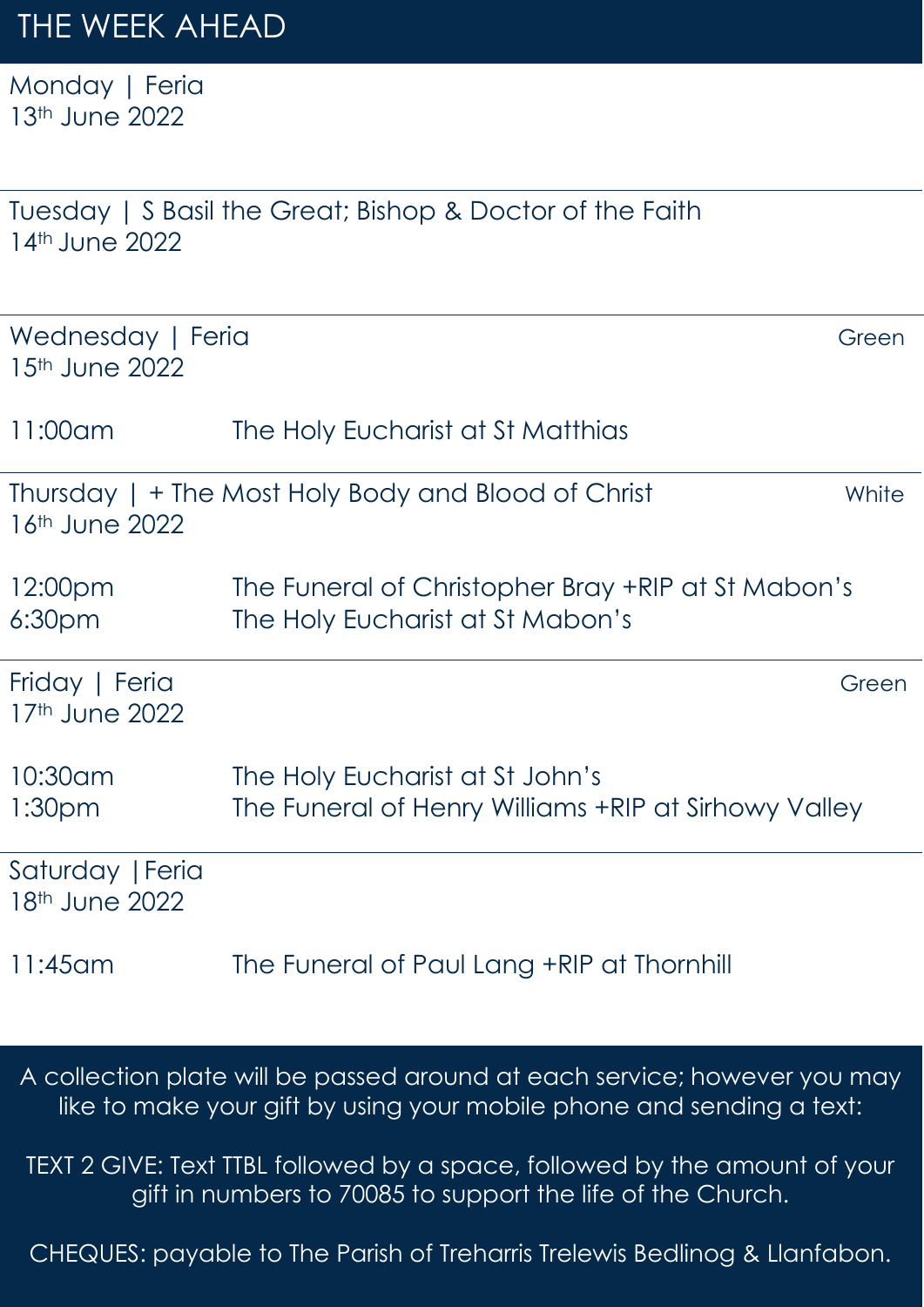Sunday the 19<sup>th</sup> of June 2022 | + The First Sunday after Trinity | Proper 7

9:00am The Holy Eucharist at St John's, Nelson, CF46 6HA 10:30am The Holy Eucharist at St Matthias, Treharris, CF46 5RB

## NOTICES & INFORMATION

**NELSON RFC | COMMUNITY LUCKY 4's** play today's draw in church or pay and play online via PayPal or Bank Transfer; £1.00 to play; just choose 4 numbers for a chance to win this week's prize fund. The weekly draw helps to support the wider mission and ministry of St. John's Church, Nelson.

**FOODBANK DONATIONS** due to the significant increase in referrals the foodbank is currently short of all items. Any spare carrier bags are always welcome.

**CHARITY PUB QUIZ** every Sunday from 7:30pm at the Lord Nelson Inn; supporting our local mission and outreach community projects; booking is advised by calling the Nelson Inn. Everyone is welcome.

**CHURCHYARDS CEMETERY & GROUNDS APPEAL** to keep on top of maintaining all areas any donations to assist with meeting these costs would be greatly appreciated. The mixed weather is meaning that more frequent cuts are required at a cost of £565.00 every 4-6 weeks.

**COMMUNITY FOOD LARDER** is open daily Mondays - Fridays between 9:30am and 11:30am at St John's Church Hall. No questions asked and everyone is welcome. Always lots of bakery and chilled items that would otherwise go to waste. Pop in and take a look.

**HOLY LAND PILGRIMAGE 2023** The Shrine of Our Lady of Walsingham is hosting a pilgrimage to the Holy Land; 13 - 20 November 2023, fullyinclusive. Speak with Audrey Wiltshire for more details on 07565 360 832.

**REFRESHMENTS** are served after the service; please do stay and enjoy some time together.

To watch a service online, enter the following link into your device: https://www.youtube.com/channel/UC7My2\_VL77VXyVwuPR30WHQ